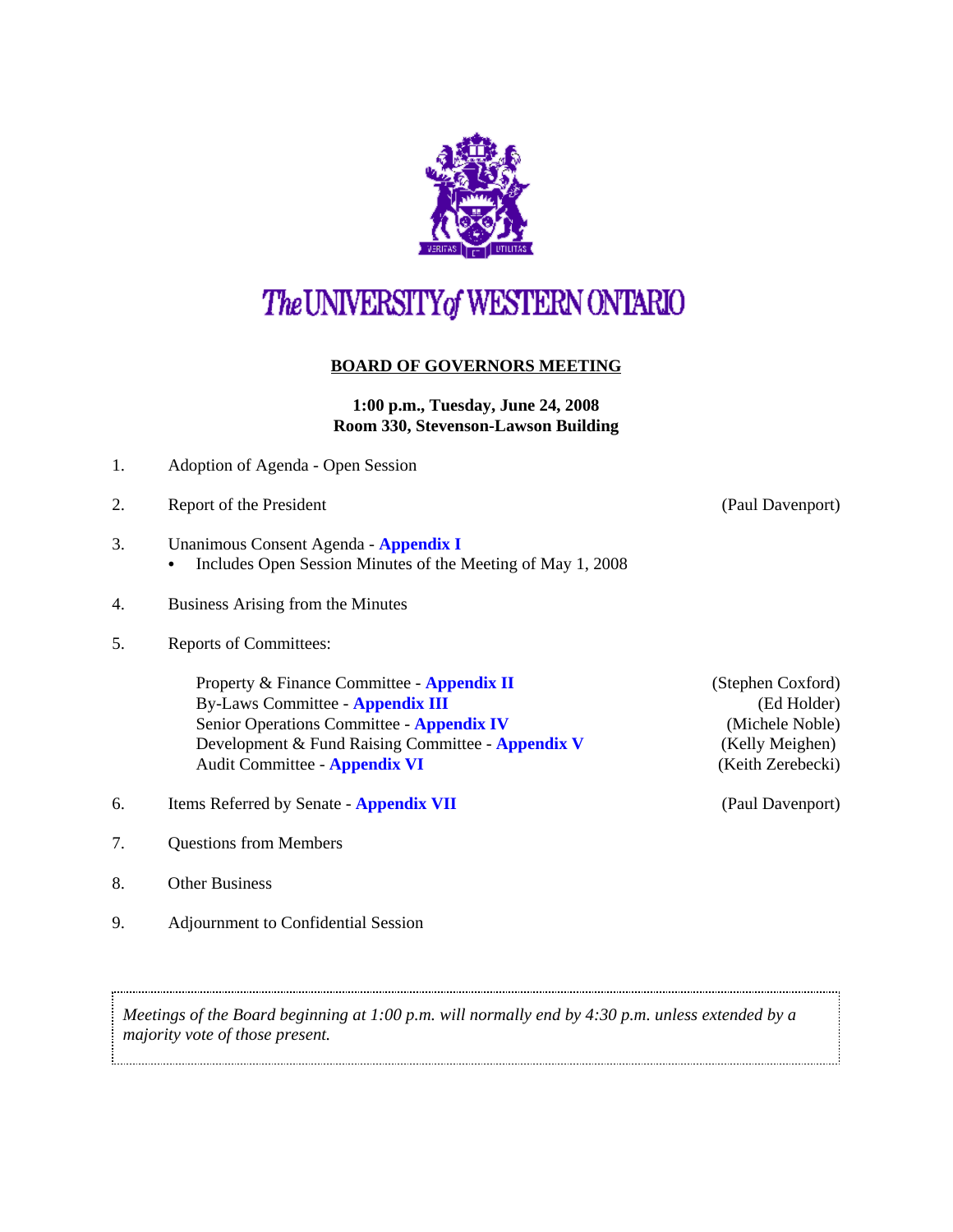### **SUMMARY OF AGENDA ITEMS - June 24, 2008 - OPEN SESSION**

| <b>Adoption of the Agenda</b>                                                                                         | <b>ACTION</b>      |
|-----------------------------------------------------------------------------------------------------------------------|--------------------|
| <b>Report of the President</b>                                                                                        | <b>INFORMATION</b> |
| <b>Unanimous Consent Agenda - Appendix I</b>                                                                          | <b>ACTION</b>      |
| Minutes of the Meeting of May 1, 2008 (public portion only for web)                                                   | <b>ACTION</b>      |
| <b>Report of the Property &amp; Finance Committee - Appendix II</b>                                                   |                    |
| Recommendations for the Use of Year-End 2007-08 Government Funding                                                    | <b>ACTION</b>      |
| MAPP 7.8 - Signing Authorities for Research Grants, Contracts and<br>Agreements                                       | <b>ACTION</b>      |
| <b>Credit Rating Review</b>                                                                                           | <b>INFORMATION</b> |
| Labatt Family Nursing Chair                                                                                           | <b>INFORMATION</b> |
| Quarterly Ratio Report on Non-Endowed Funds                                                                           | <b>INFORMATION</b> |
| <b>Quarterly Financial Report (Operating)</b>                                                                         | <b>INFORMATION</b> |
| <b>Ancillary Financial Report</b>                                                                                     | <b>INFORMATION</b> |
| <b>Investment Committee Report</b>                                                                                    | <b>INFORMATION</b> |
| Scholarships/Awards/Prizes                                                                                            | <b>INFORMATION</b> |
| <b>Report of the By-Laws Committee - Appendix III</b>                                                                 |                    |
| Amendments to By-Law No. 1                                                                                            | <b>ACTION</b>      |
| <b>Report of the Senior Operations Committee - Appendix IV</b>                                                        |                    |
| <b>Request from STAND</b>                                                                                             | <b>ACTION</b>      |
| President's Priorities, 2008-09                                                                                       | <b>ACTION</b>      |
| Senior Academic Administrative Appointments - Procedures with Respect to<br><b>Extensions and Acting Appointments</b> | <b>ACTION</b>      |
| Policy Amendments Resulting from the Dissolution of the Campus and<br><b>Community Affairs Committee</b>              | <b>ACTION</b>      |
| <b>MAPP Policy Amendments</b>                                                                                         | <b>INFORMATION</b> |
| UWOPA Settlement Summary - Amendment                                                                                  | <b>INFORMATION</b> |
| <b>Board Retreat 2008</b>                                                                                             | <b>INFORMATION</b> |
| Senior Administrative Appointment - Vice-Provost (Graduate and<br>Postdoctoral Studies)                               | <b>INFORMATION</b> |
| Ontario Museum of Archaeology - Appointment of Board Representative                                                   | <b>INFORMATION</b> |
| University Discipline Appeals Committee:<br>a) Annual Report<br>b) Appointment of Members                             | <b>INFORMATION</b> |
| Appointments to McIntosh Gallery Committee                                                                            | <b>INFORMATION</b> |
| Administrative Title Change                                                                                           | <b>INFORMATION</b> |